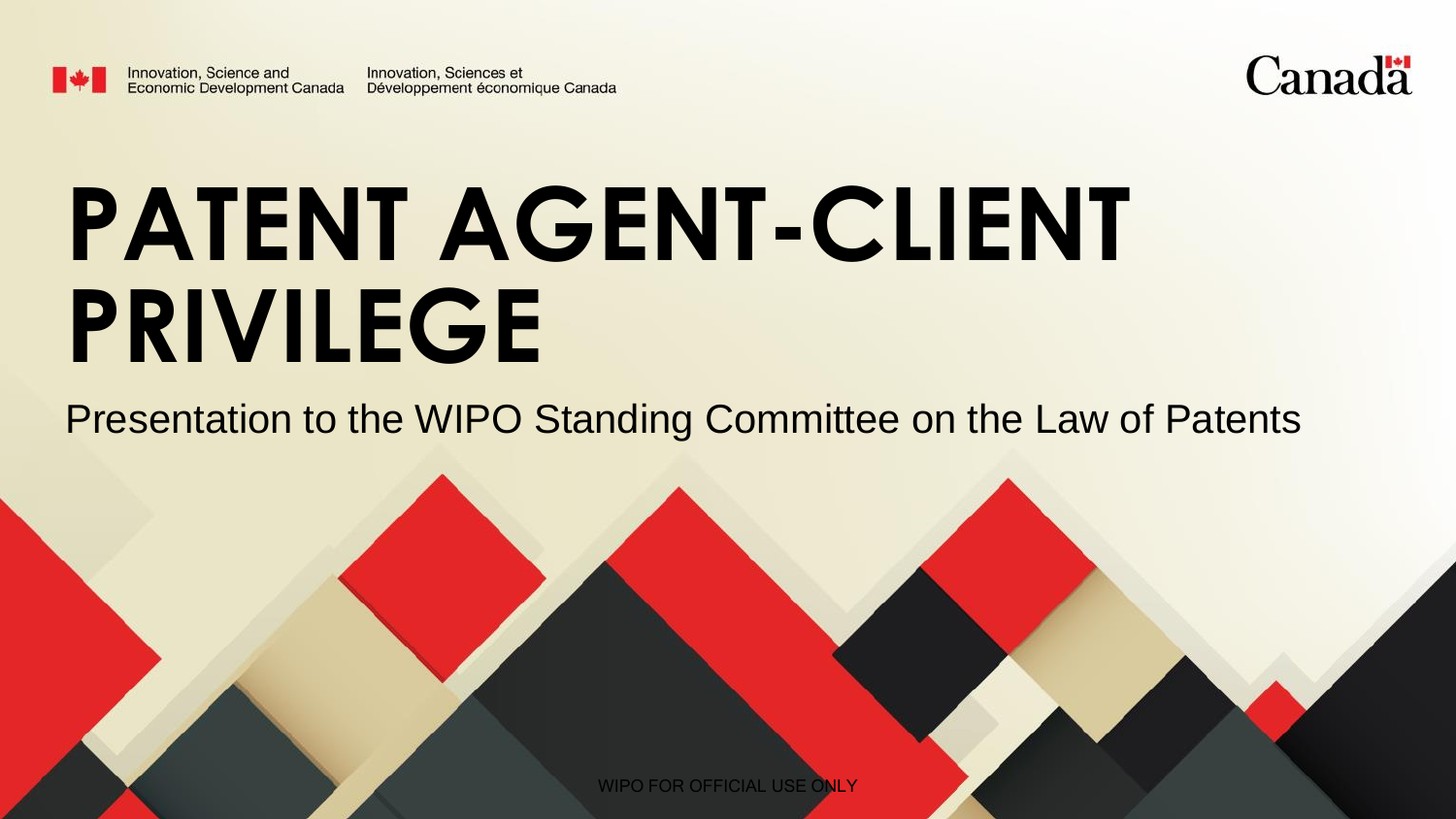### **Background**

• Canada already recognizes solicitor-client privilege for communications with lawyers.

• Amendments granting a legislative privilege to communications with IP agents came into force in 2016.

2 • The legislation is intended to protect communications between patent agents and their clients in the same way as solicitor-client privilege.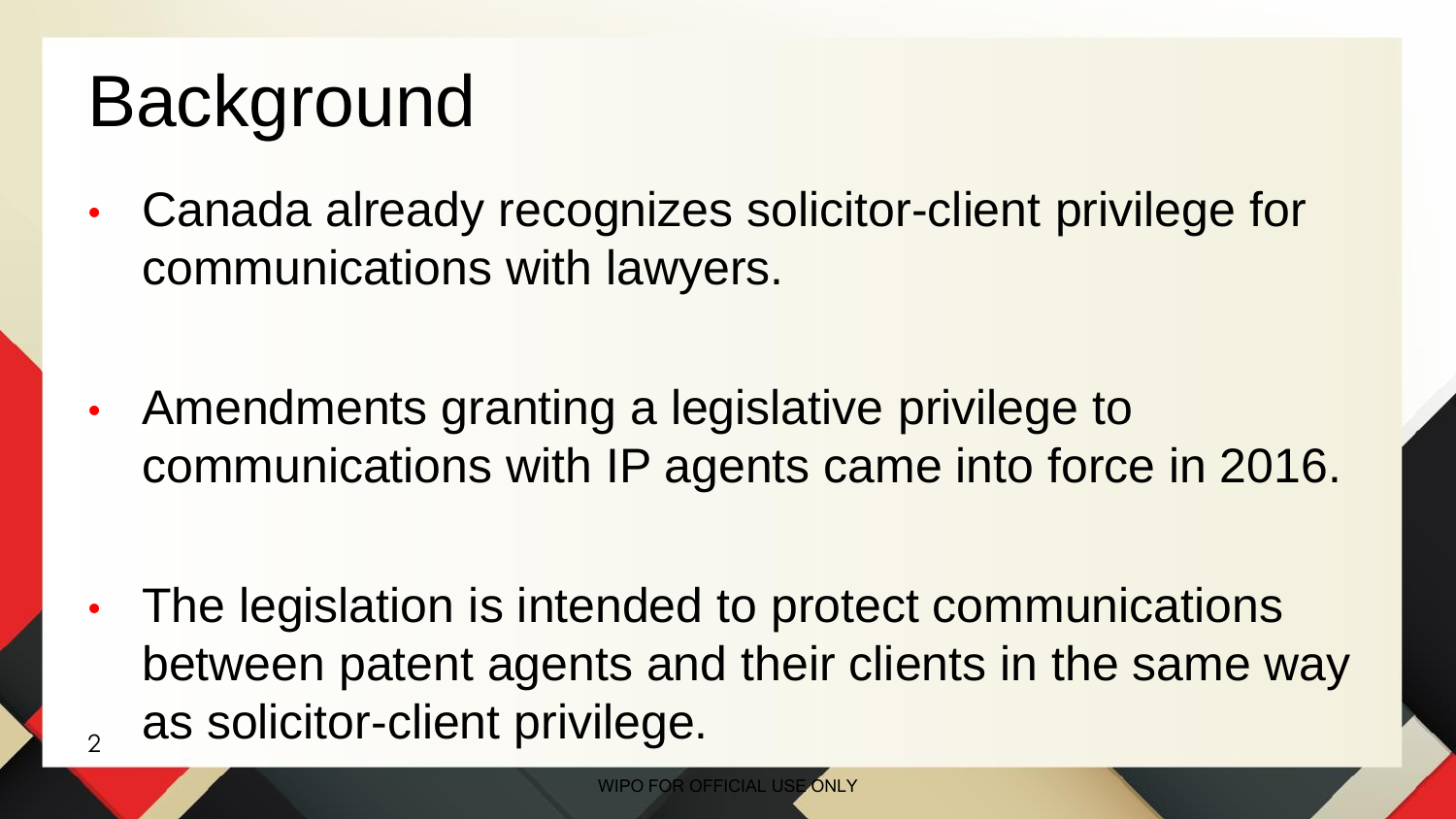#### Section 16.1 of the *Patent Act*

#### **Privileged communication**

**16.1 (1)** A communication that meets the following conditions is privileged in the same way as a communication that is subject to solicitor-client privilege or, in civil law, to professional secrecy of advocates and notaries and no person shall be required to disclose, or give testimony on, the communication in a civil, criminal or administrative action or proceeding:

**(a)** it is between an individual whose name is entered on the register of patent agents and that individual's client;

**(b)** it is intended to be confidential; and

**(c)** it is made for the purpose of seeking or giving advice with respect to any matter relating to the protection of an invention.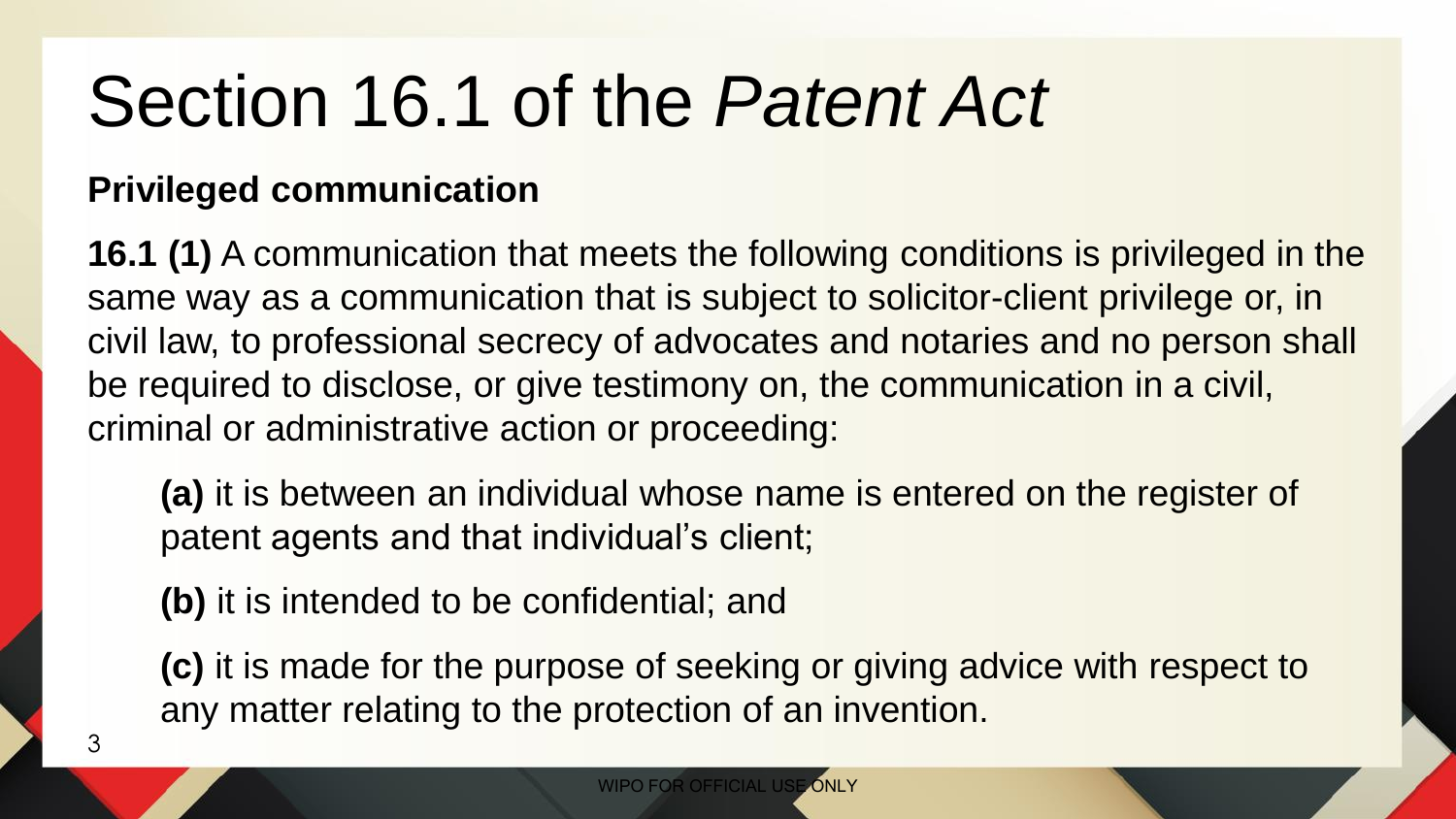#### **Exceptions**

#### **Waiver**

**(2)** Subsection (1) does not apply if the client expressly or implicitly waives the privilege.

#### **Exceptions**

**(3)** Exceptions to solicitor-client privilege or, in civil law, to professional secrecy of advocates and notaries apply to a communication that meets the conditions set out in paragraphs (1)(a) to (c).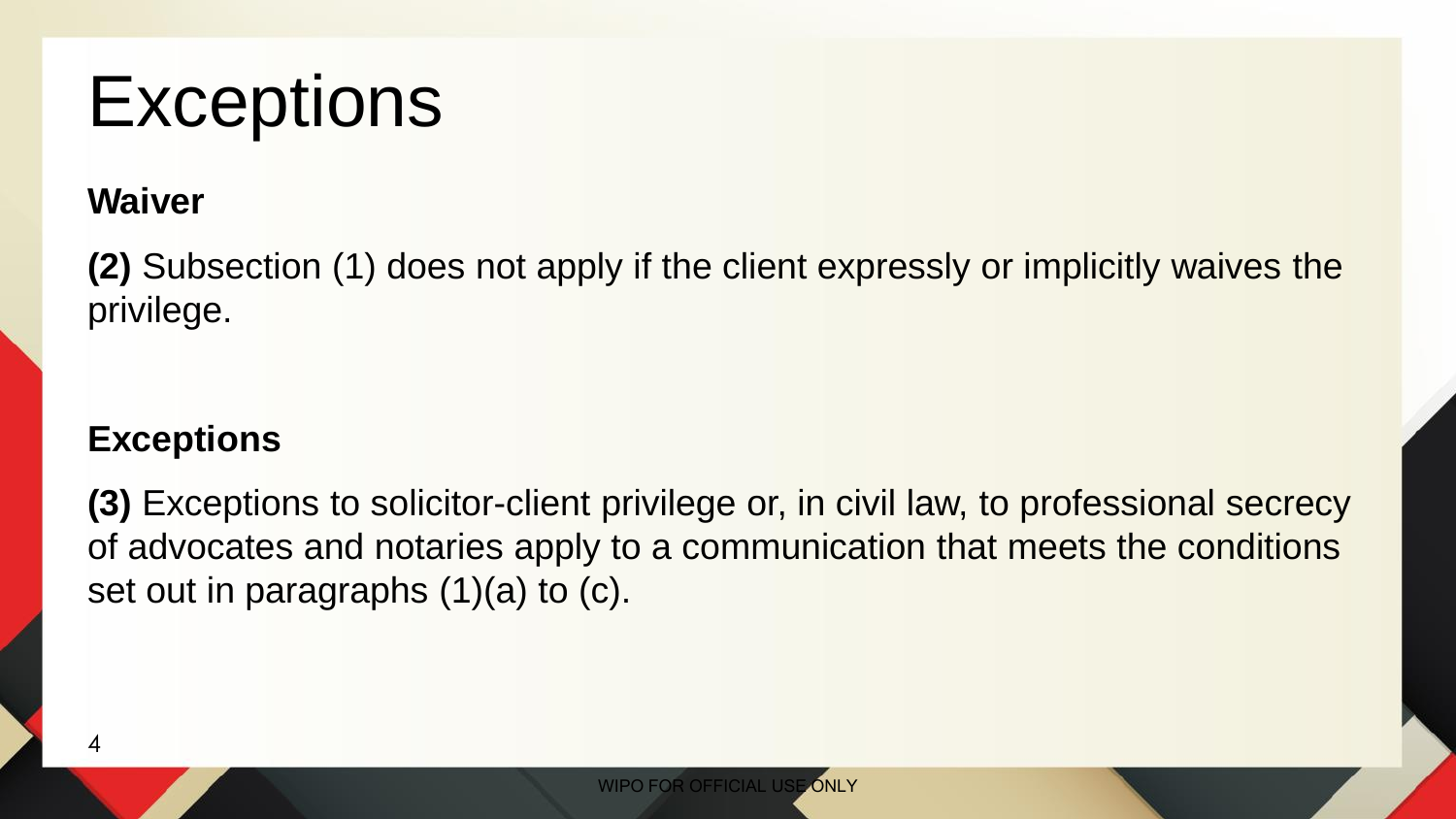#### International Reciprocity

#### **Patent agents — country other than Canada**

**(4)** A communication between an individual who is authorized to act as a patent agent under the law of a country other than Canada and that individual's client that is privileged under the law of that other country and that would be privileged under subsection (1) had it been made between an individual whose name is entered on the register of patent agents and that individual's client is deemed to be a communication that meets the conditions set out in paragraphs  $(1)(a)$  to  $(c)$ .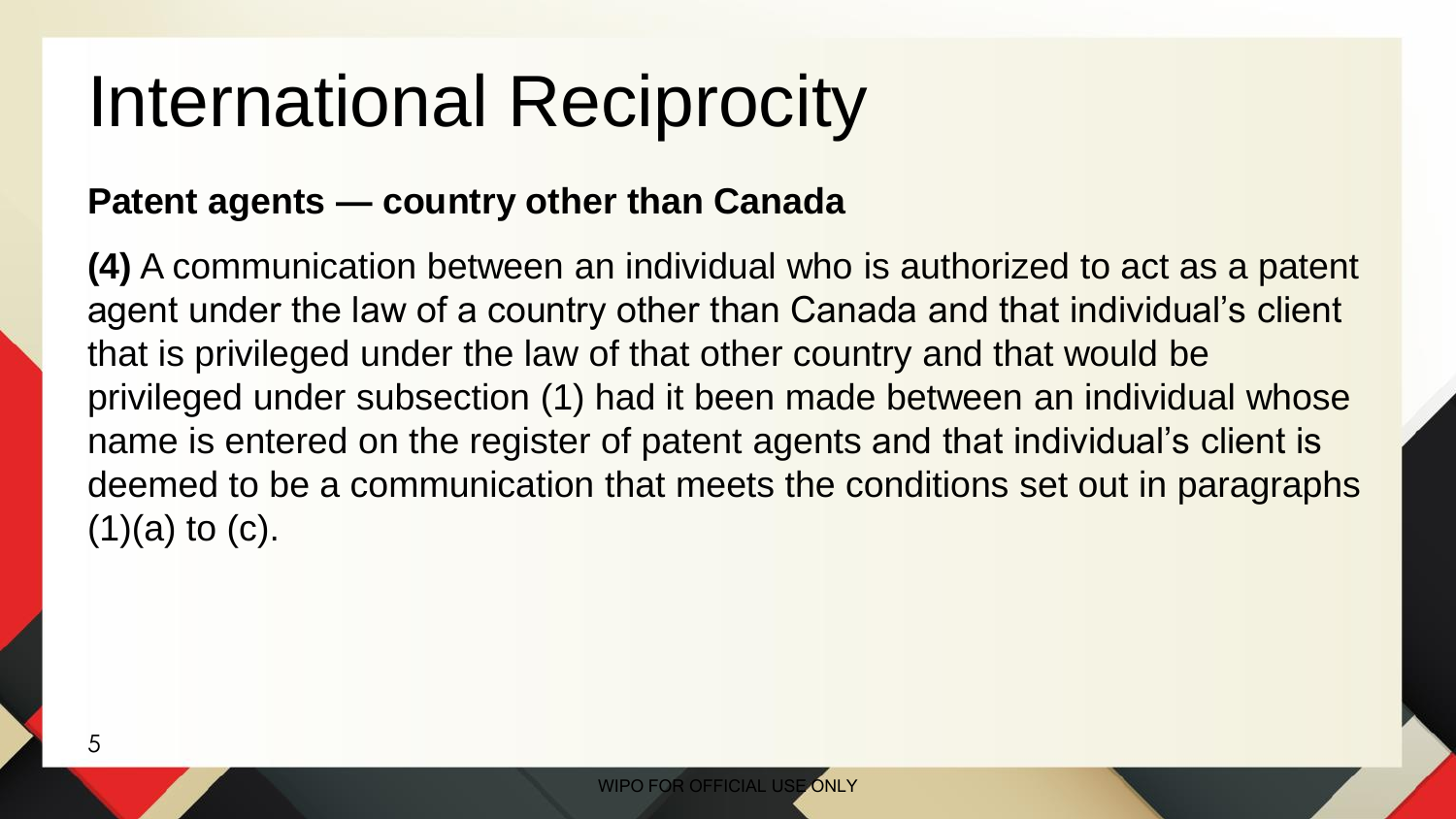#### International Reciprocity

- **Communications with foreign patent agents will be recognized if:**
	- 1. The communication is between someone *authorized to act as a patent agent under the law of a country* and their client;
	- 2. The communication is *intended to be confidential*;
	- 3. The communication is made for *the purpose of seeking or giving advice* with respect to *any matter relating to the protection of an invention*; and
	- 4. The communication is *privileged under the law of the foreign country*.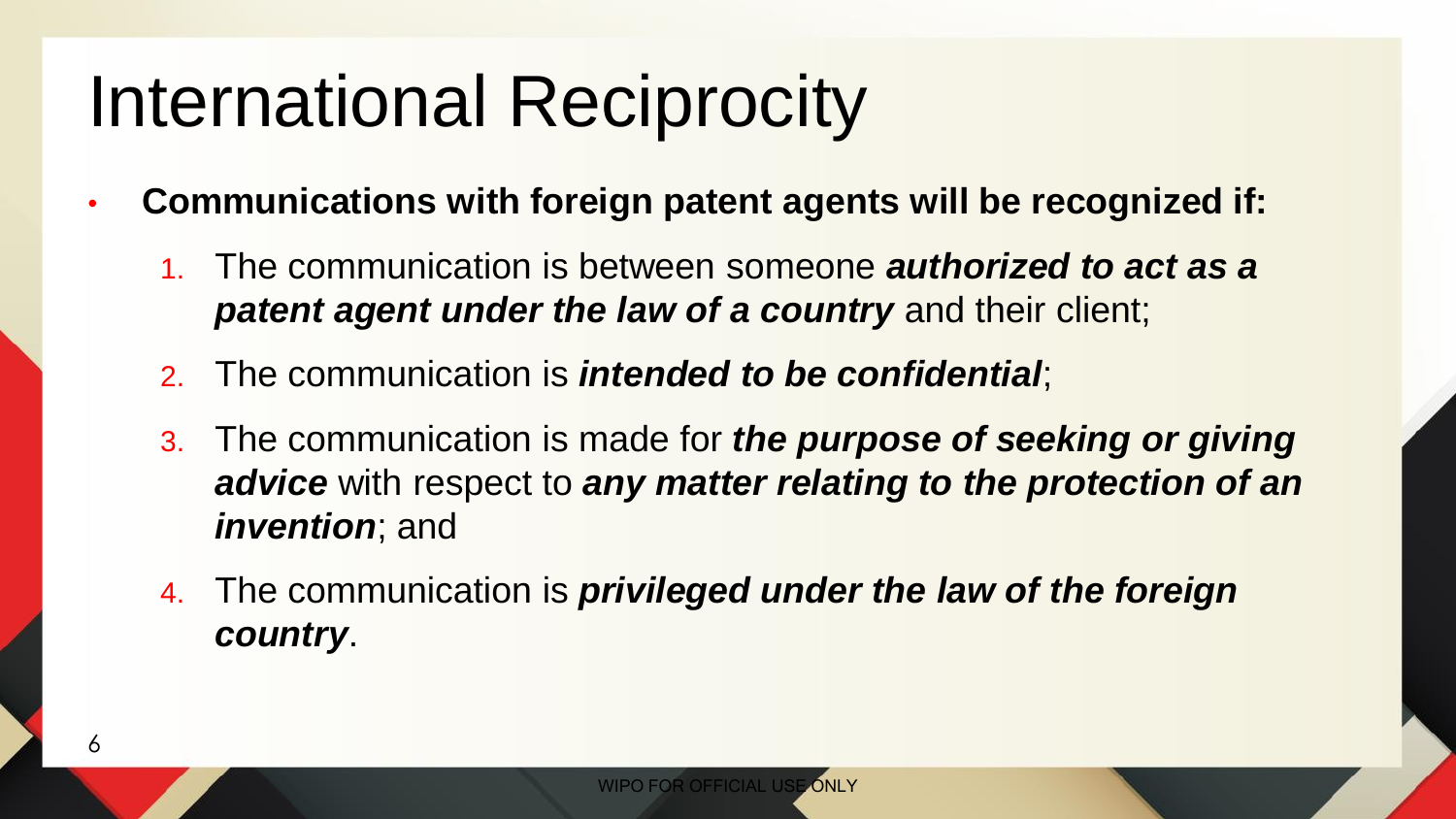## **WHY?**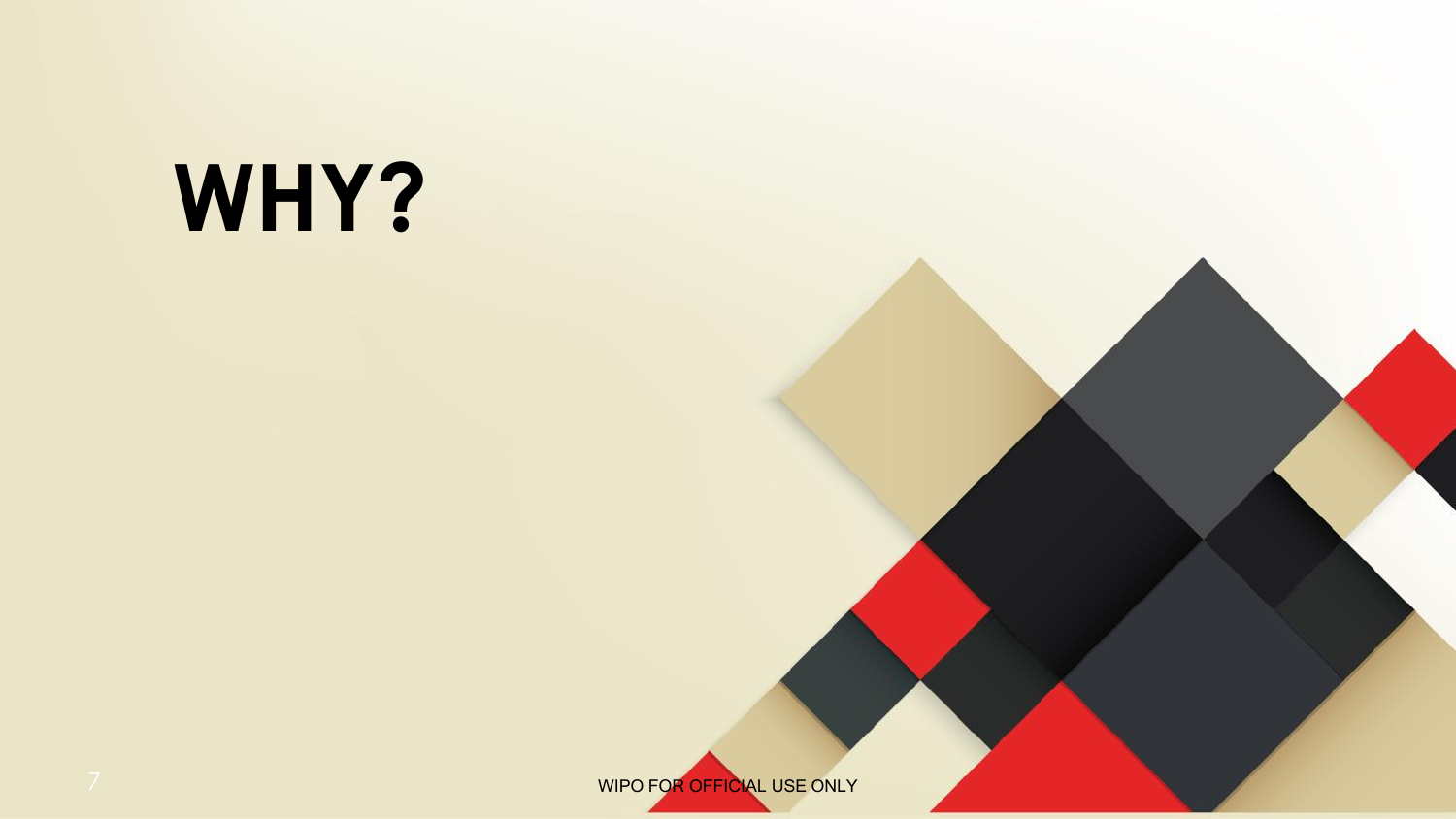### Benefits of Agent-Client Privilege

- Ability to have a full and frank discussion with your patent advisor
- Improves trust between clients and advisors
- More information = Better patent advice
- Improves patent quality
- Reduce the amount of invalid patents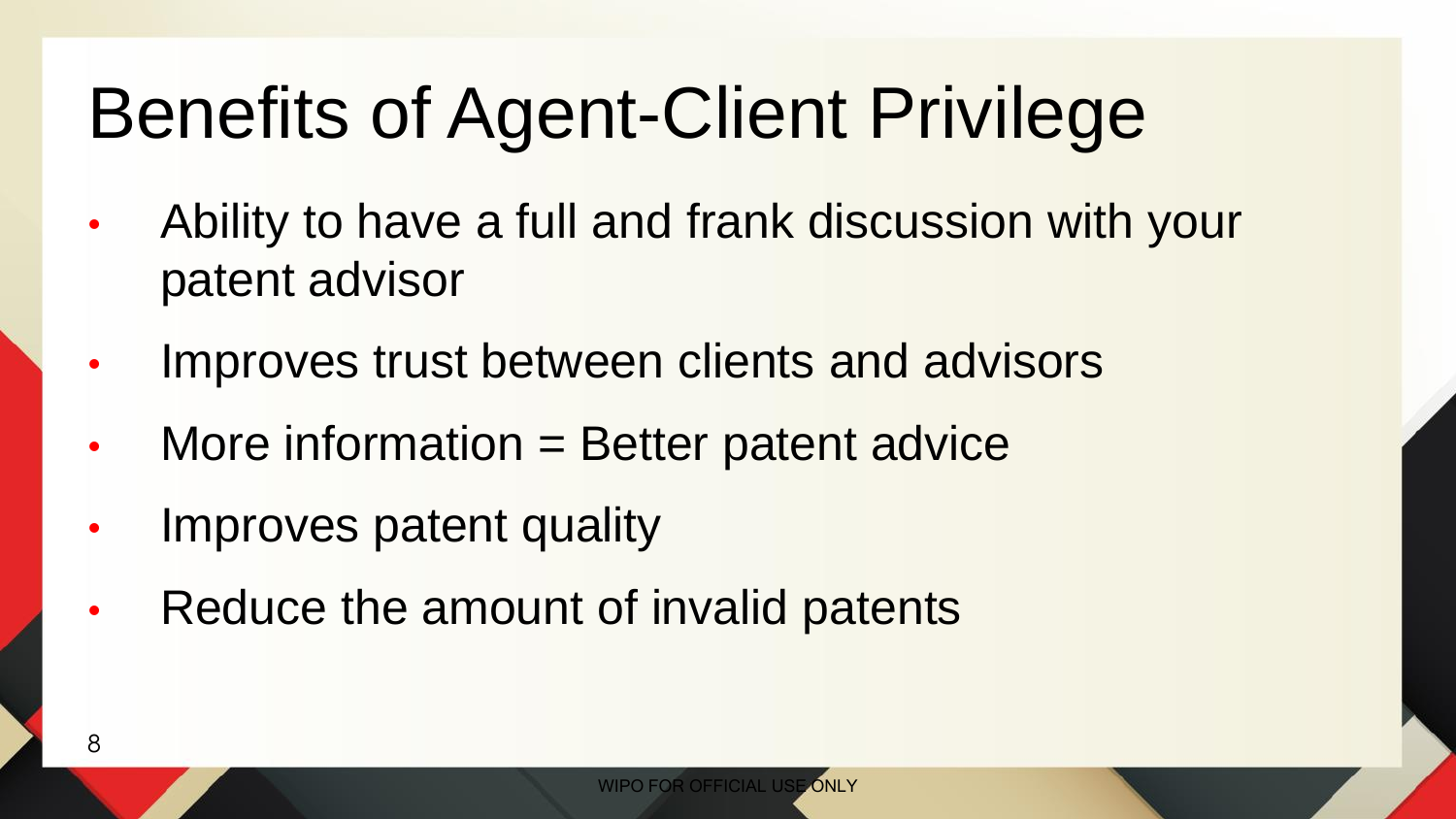## **THE COLLEGE OF PATENT AGENTS AND TRADEMARK AGENTS**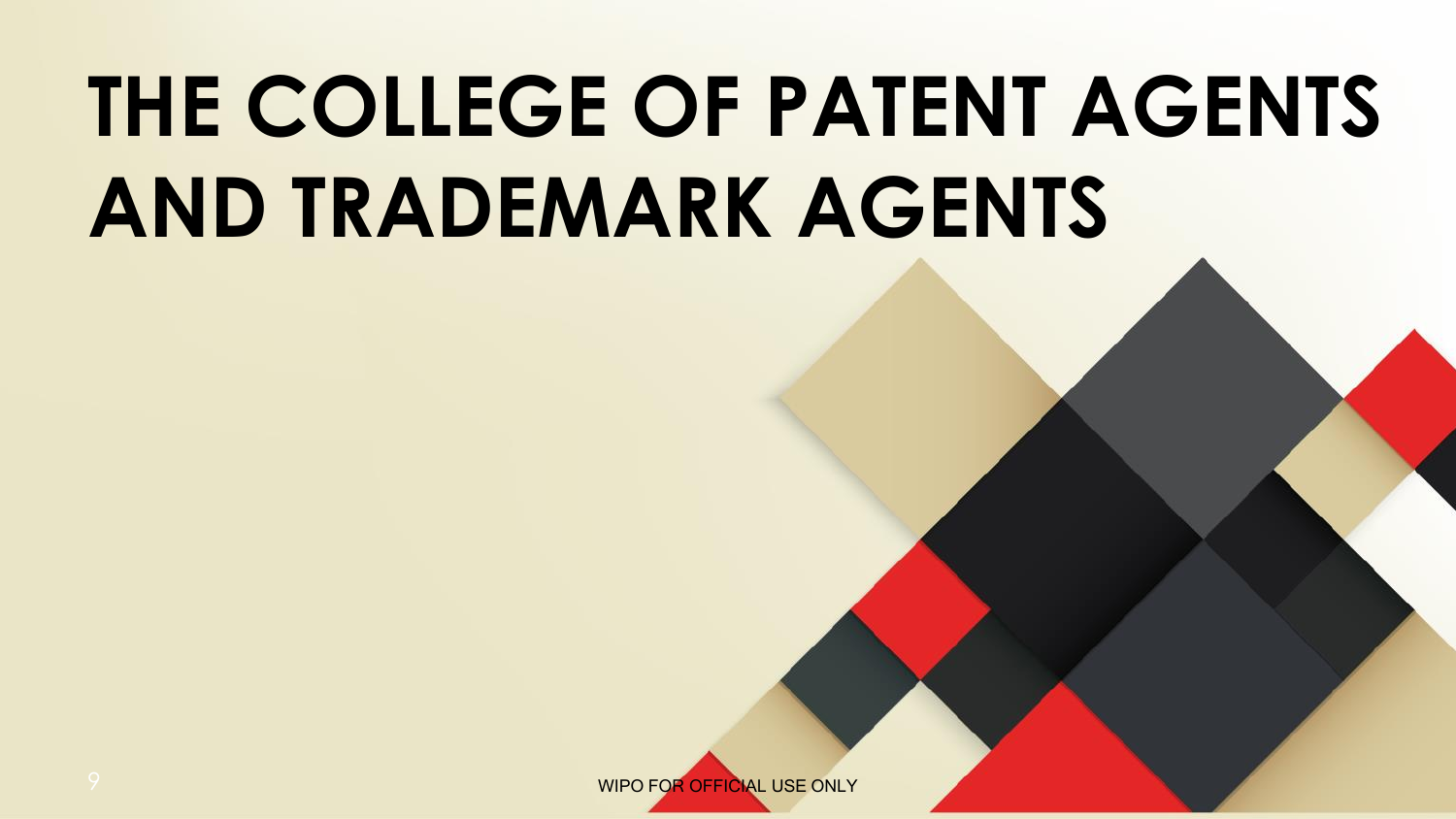#### Background

- In 2018, Canada passed the *College of Patent Agents and Trademark Agents Act.*
- Creates an independent College to regulate patent agents in the public interest. Similar to the legal regulator for lawyers.
- A Board of Directors was appointed to run the College in Summer 2019 consisting of 3 public interest members and 2 IP Agents. 2 more members will be appointed once the College is operational.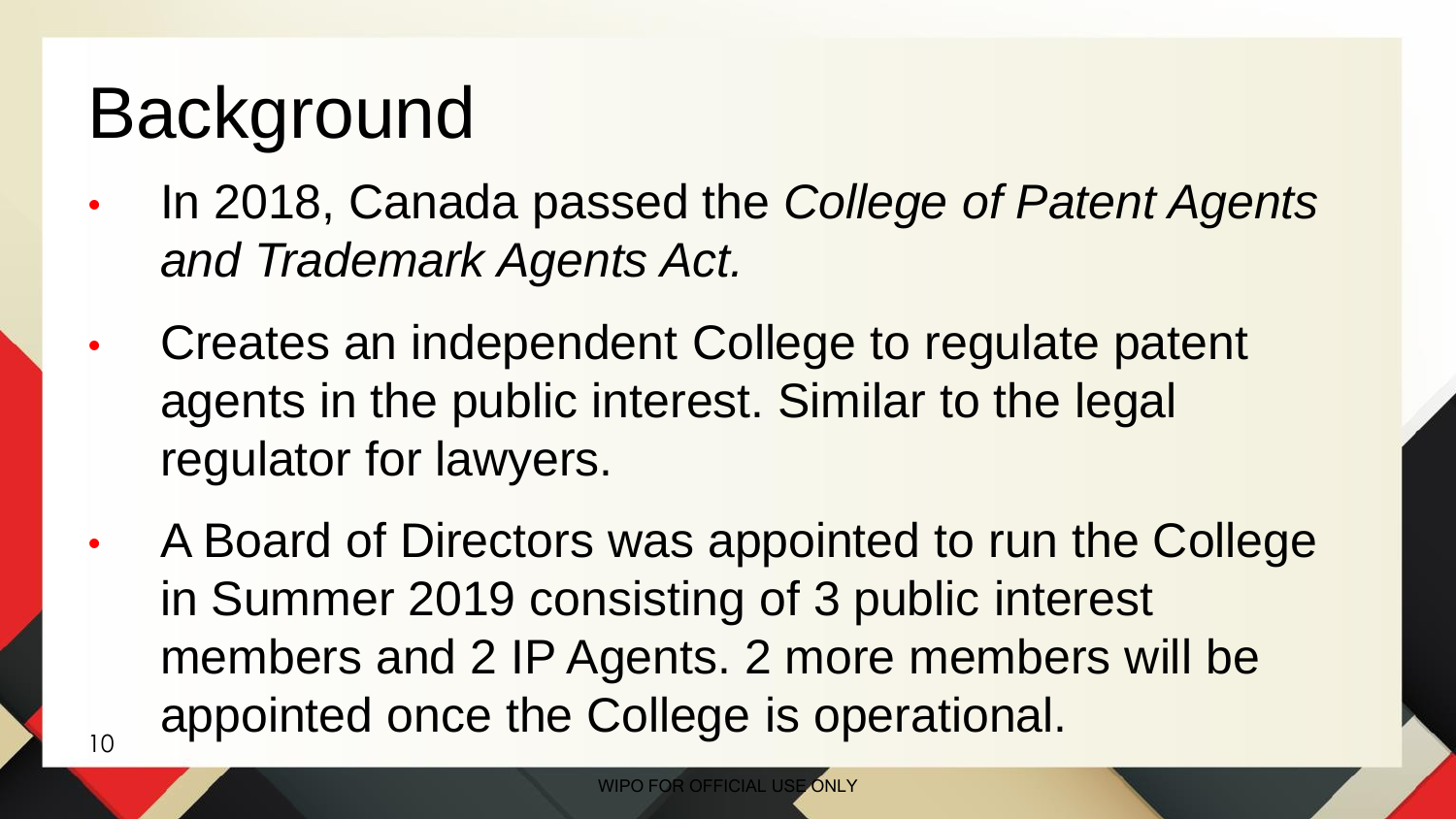### Duties of IP Agents

• All Canadian IP agents will be required to follow the rules of the College and meet standards of professional conduct and competence.

• Agents who reveal privileged information can be sanctioned by the College.

11 Sanctions can include fines, suspension or loss of agent licence, and more.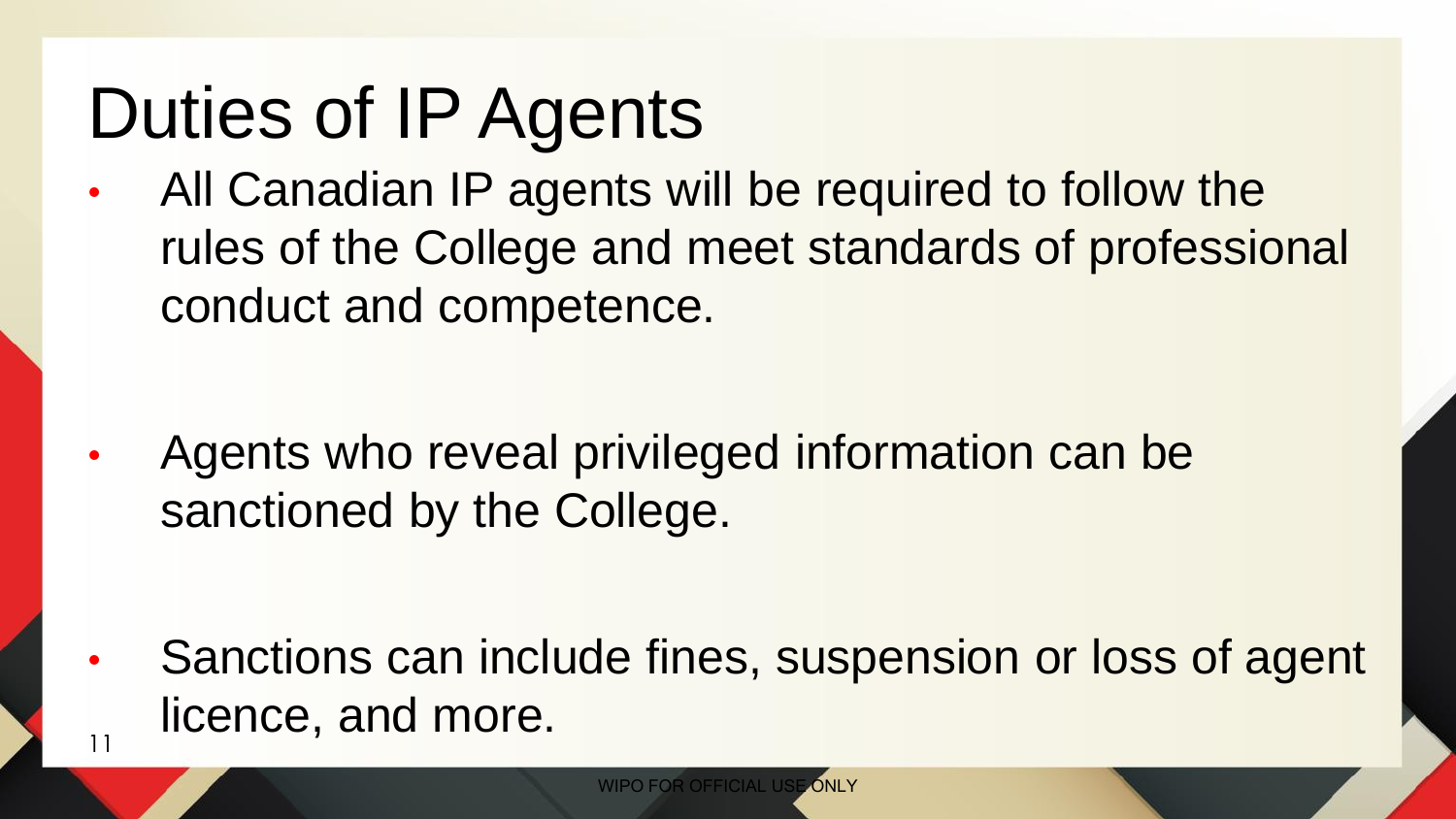### Duties of IP Agents

• Canadian IP Agents will be required to follow a Code of Professional Conduct.

• The Code will require agents to act in the best interests of their clients and keep client information confidential.

12 • Conflict of interest rules will ensure that privileged information will not inadvertently be used to benefit other clients.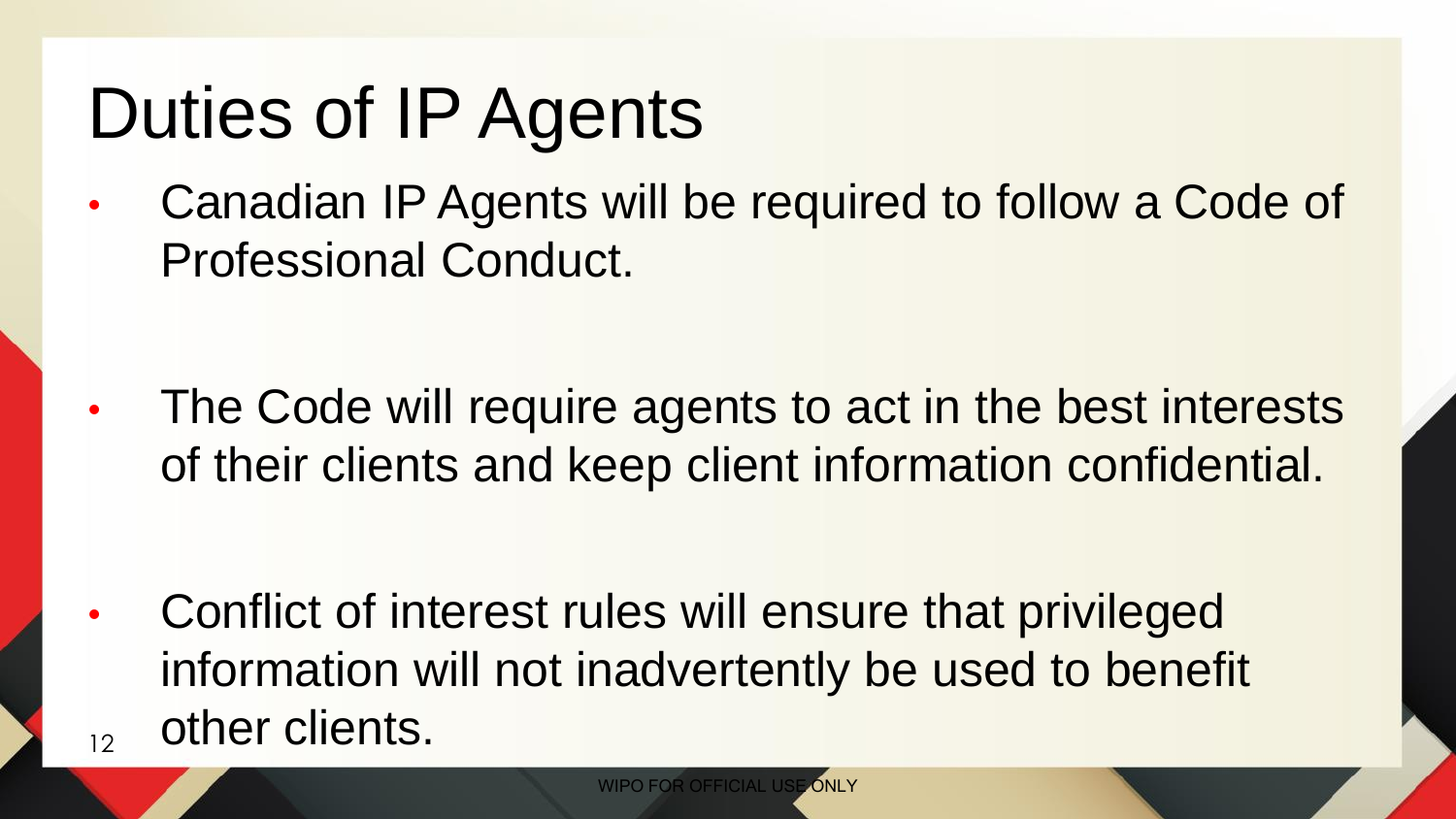#### Powers of the College

- Similar to the provincial law society for lawyers, the College will have the ability to investigate agents that are suspected of misconduct, and may view privileged information for the limited purpose of regulating the profession.
- Any information provided to the College can only be used for regulating the profession, and is not considered waiving the privilege.